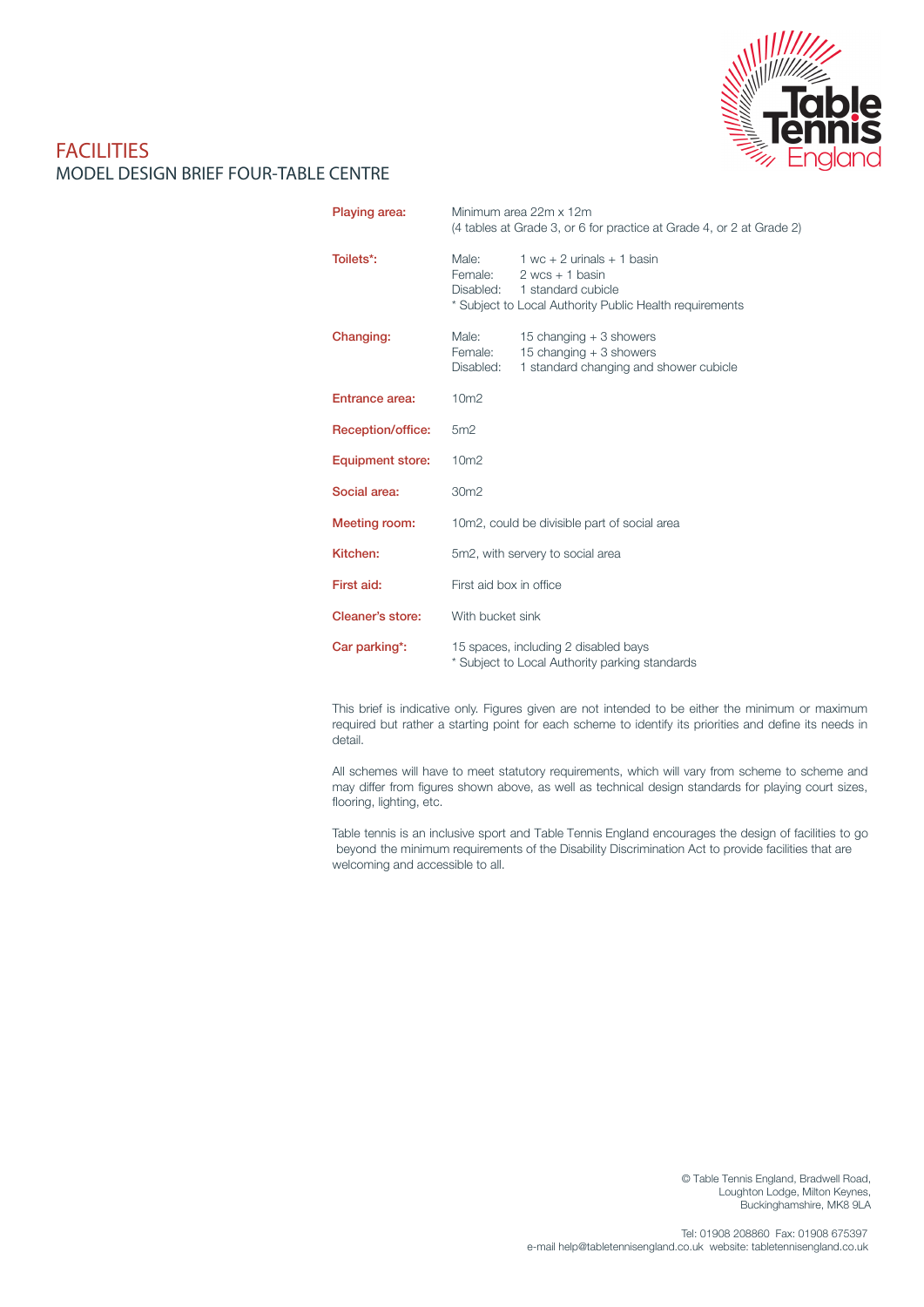

## **FACILITIES** MODEL DESIGN BRIEF SIX-TABLE CENTRE

| Playing area:           | Minimum area 22m x 18m x 4m, or 32m x 12m x 4m<br>(6 tables at Grade 3, or 10 for practice at Grade 4, or 3 at Grade 2)                                                               |  |  |
|-------------------------|---------------------------------------------------------------------------------------------------------------------------------------------------------------------------------------|--|--|
| Toilets*:               | Male:<br>$2$ wc + 3 urinals + 2 basin<br>Female:<br>$3$ wcs $+2$ basin<br>Disabled:<br>1 standard cubicle<br>* Subject to Local Authority Public Health requirements                  |  |  |
| Changing:               | Male:<br>20 changing $+5$ showers<br>Female:<br>20 changing $+5$ showers<br>1 standard changing and shower cubicle<br>Disabled:<br>Consider male and female to be disabled accessible |  |  |
| <b>Entrance area:</b>   | 15m2                                                                                                                                                                                  |  |  |
| Reception:              | 5m2                                                                                                                                                                                   |  |  |
| Office:                 | 5m2                                                                                                                                                                                   |  |  |
| <b>Equipment store:</b> | 20m2                                                                                                                                                                                  |  |  |
| Social area:            | 40m <sub>2</sub>                                                                                                                                                                      |  |  |
| Meeting room:           | 15m2, could be divisible part of social area                                                                                                                                          |  |  |
| Kitchen:                | 10m2, with servery to social area                                                                                                                                                     |  |  |
| First aid:              | First aid box in office                                                                                                                                                               |  |  |
| Cleaner's store:        | With bucket sink                                                                                                                                                                      |  |  |
| Car parking*:           | 35 spaces, including 4 disabled bays and 20 overflow spaces for events<br>* Subject to Local Authority parking standards                                                              |  |  |

### Other design considerations

Bar – serving into social area (could be combined with kitchen servery) Additional storage - to kitchen/bar and general areas Additional capacity – to toilets, changing, social area and parking to cater for major events

This brief is indicative only. Figures given are not intended to be either the minimum or maximum required but rather a starting point for each scheme to identify its priorities and define its needs in detail.

All schemes will have to meet statutory requirements, which will vary from scheme to scheme and may differ from figures shown above, as well as design standards for playing court sizes, flooring, lighting, etc.

Table tennis is an inclusive sport and Table Tennis England encourages the design of facilities to go beyond the minimum requirements of the Disability Discrimination Act to provide facilities that are welcoming and accessible to all.

> © Table Tennis England, Bradwell Road, Loughton Lodge, Milton Keynes, Buckinghamshire, MK8 9LA